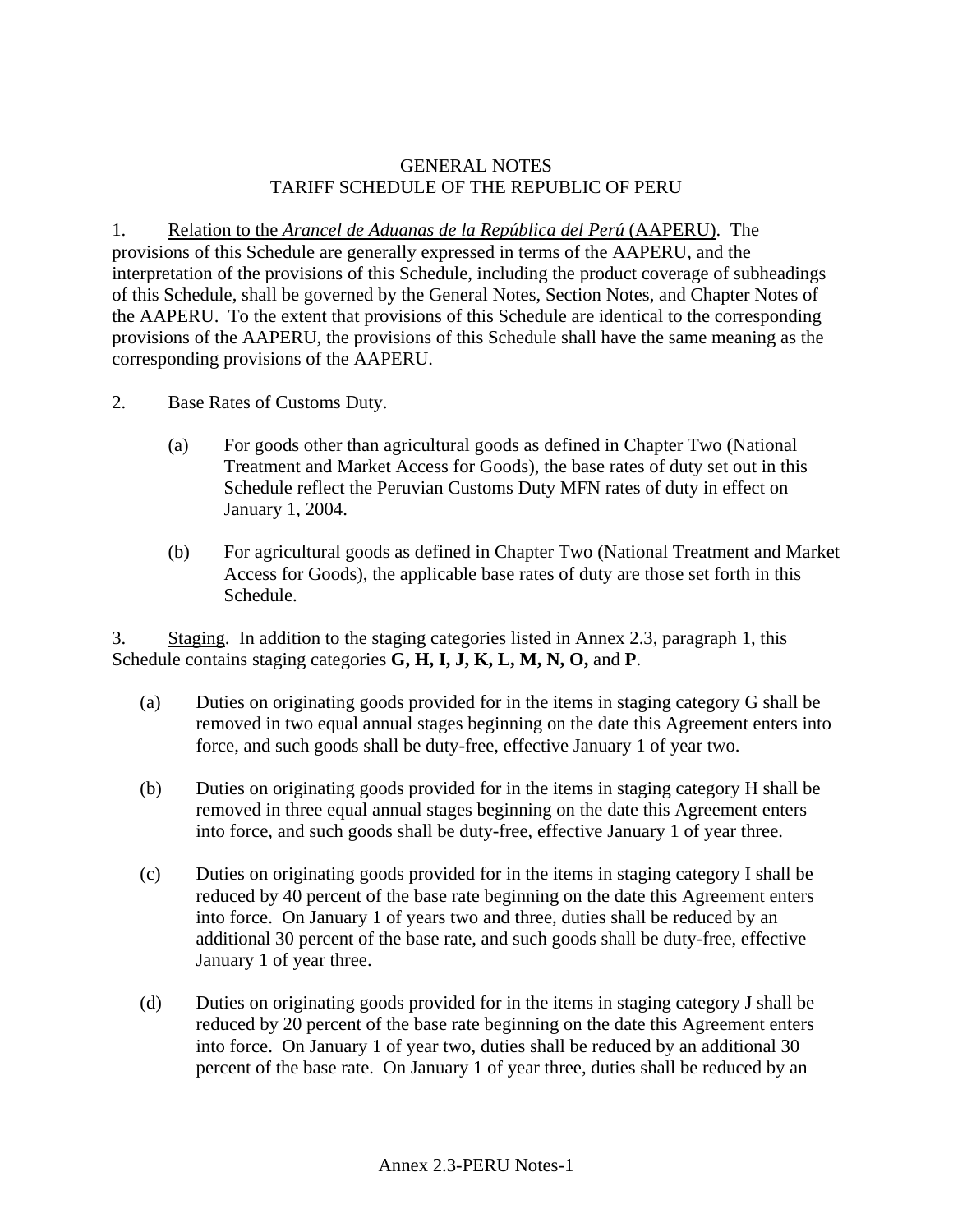additional 50 percent of the base rate, and such goods shall be duty-free, effective January 1 of year three.

- (e) Duties on originating goods provided for in the items in staging category K shall be removed in seven equal annual stages beginning on the date this Agreement enters into force, and such goods shall be duty-free, effective January 1 of year seven.
- (f) Duties on originating goods provided for in the items in staging category L shall be removed in eight equal annual stages beginning on the date this Agreement enters into force, and such goods shall be duty-free, effective January 1 of year eight.
- (g) Duties on originating goods provided for in the items in staging category M shall be removed in nine equal annual stages beginning on the date this Agreement enters into force, and such goods shall be duty-free, effective January 1 of year nine.
- (h) Duties on originating goods provided for in the items in staging category N shall be removed in twelve equal annual stages beginning on the date this Agreement enters into force, and such goods shall be duty-free, effective January 1 of year 12.
- (i) Duties on originating goods provided for in the items in staging category O shall remain at base rates during years one through eight. Beginning on January 1 of year nine, duties shall be reduced in nine equal annual stages, and such goods shall be duty-free, effective January 1 of year 17.
- (j) Duties on originating goods provided for in the items in staging category P shall remain at base rates in marketing years one through four. Beginning on the first day of marketing year five, duties shall be reduced in 13 equal annual stages, and such goods shall be duty-free, effective on the first day of marketing year 17.

4. Peru shall apply the following tariff treatment to originating remanufactured goods, as defined in Chapter 4, Rules of Origin, where indicated in its Schedule: Duties on these goods shall remain at base rates during years one through five. Beginning on January 1 of year six, duties on these goods shall be removed in five equal annual stages, and such goods shall be duty-free, effective January 1 of year 10.

5. During the transition period, only a qualifying good is eligible for the in-quota tariff rate for each good specified in Appendix I; originating goods that are not qualifying goods shall be subject to the over-quota tariff rate for the good specified in Appendix I. For purposes of this note, "qualifying good" means a good that satisfies the requirements of Chapter Four (Rules of Origin and Origin Procedures), except that operations performed in or materials obtained from a Party other than the United States shall be considered as if the operations were performed in a non-Party and the material was obtained from a non-Party.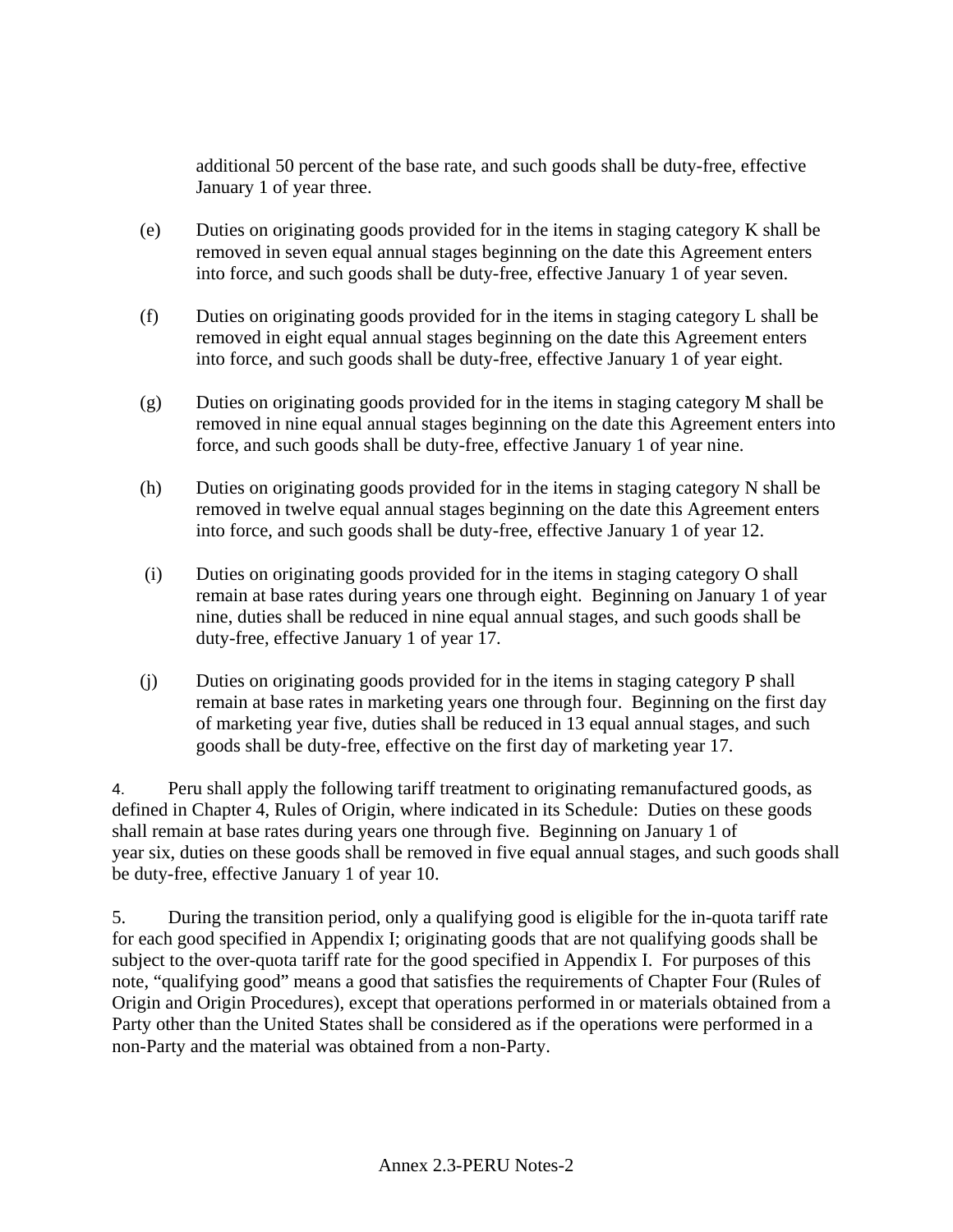## **Appendix I**

## **Notes**

1. This Appendix contains modifications of the provisions of the AAPERU pursuant to this Agreement. Subject to note 5 of the General Notes of Peru, originating goods included in this Appendix are subject to the rates of duty set out in this Appendix in lieu of the rates of duty set out in Chapters 1 through 97 of the AAPERU. Notwithstanding any tariff-rate quota provisions provided for elsewhere in the AAPERU, originating goods shall be permitted entry into Peru as provided in this Appendix. Furthermore, any quantity of goods imported from the United States under a tariff-rate quota provided in this Appendix shall not be counted toward the in-quota amount of any tariff-rate quota provided for such goods elsewhere in the AAPERU.

- 2. The following provisions shall apply to agricultural goods as defined in Chapter Two (National Treatment and Market Access for Goods):
	- (a) Peru shall not apply any price band system to agricultural goods imported from the United States.
	- (b) Peru shall not apply any duty to an agricultural good imported from the United States higher than that provided in Peru's Schedule to Annex 2.3.
	- (c) If Peru applies a duty described in subparagraph (d) that is lower than that provided for in subparagraph (b) to an agricultural good imported from any source, Peru shall apply to such good imported from the United States, if subject to duties under this Agreement, the lesser of the duties described in subparagraph (d).
	- (d) The duties referenced in subparagraph (c) shall include:
		- (i) the prevailing most-favored-nation duty applied to that good; and
		- (ii) for goods entered under the AAPERU provisions listed in Table 1 to this Appendix, the duty applied to that good pursuant to any preferential arrangement, unless such duty is applied pursuant to obligations expressly undertaken by Peru before December 7, 2005 under an arrangement signed by Peru before that date and not modified or further specified after that date.

## *Standard Quality Beef*

3. (a) The aggregate quantity of goods entered under the provisions listed in subparagraph (c) shall be free of duty in any calendar year specified herein, and shall not exceed the quantity specified below for the United States in each such year: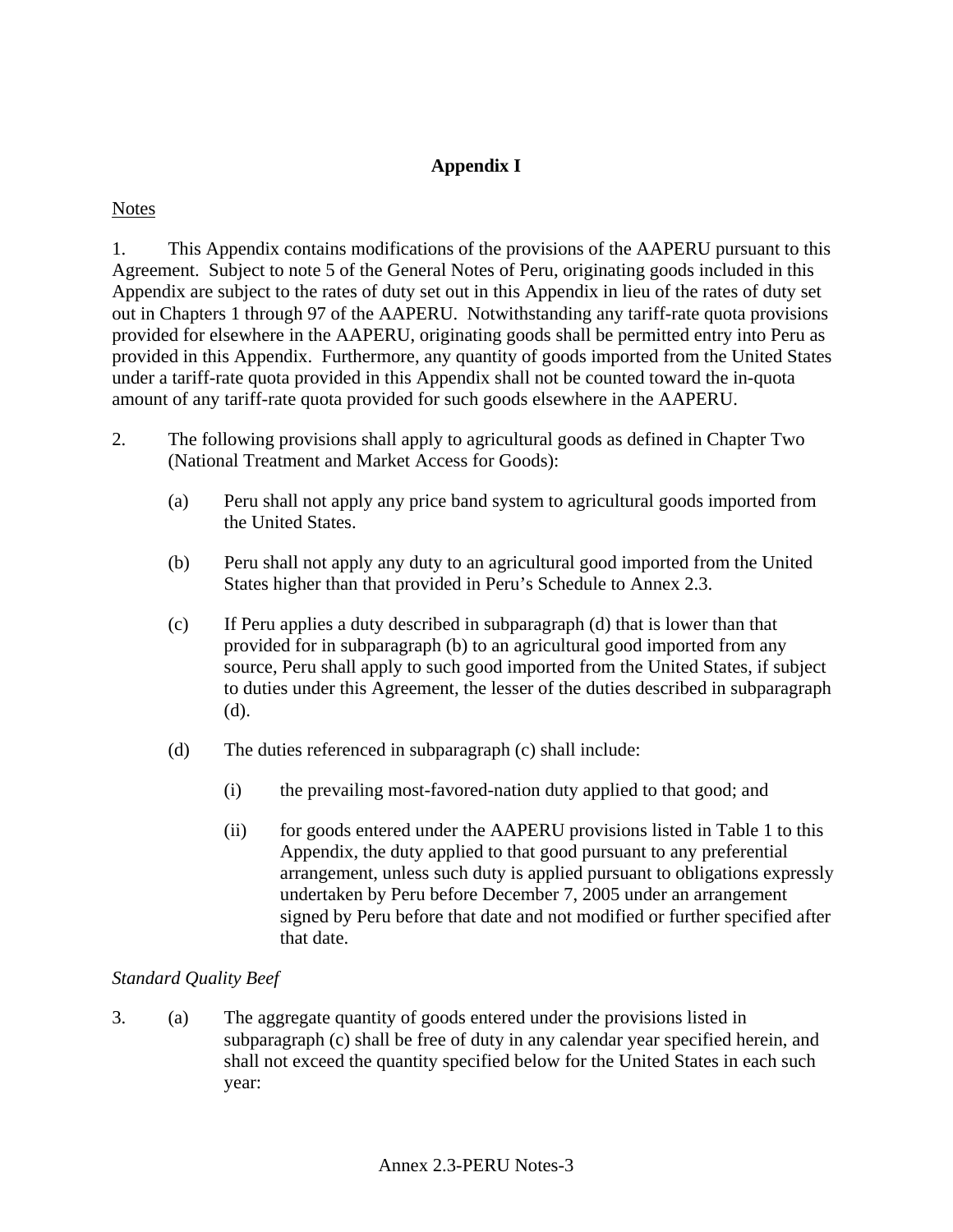| Year           | Quantity      |
|----------------|---------------|
|                | (Metric tons) |
| 1              | 800           |
| 2              | 848           |
| 3              | 899           |
| $\overline{4}$ | 953           |
| 5              | 1,010         |
| 6              | 1,071         |
| 7              | 1,135         |
| 8              | 1,203         |
| 9              | 1,275         |
| 10             | 1,352         |
| 11             | 1,433         |
| 12             | unlimited     |
|                |               |

- (b) Duties on goods entered in aggregate quantities in excess of the quantities listed in subparagraph (a) shall be removed in accordance with the provisions of staging category N in paragraph 3(h) of the General Notes of Peru to Annex 2.3.
- (c) Subparagraphs (a) and (b) apply to the following AAPERU provisions: 02013000B, 02022000B, and 02023000B. For greater certainty, for prime and choice beef in AAPERU provisions 02012000A, 02013000A, 02022000A, and 02023000A, all duties shall be removed in accordance with the provisions of staging category A in Annex 2.3, paragraph 1(a). **Prime and choice beef** shall mean prime and choice grades of beef as defined in the United States Standards for Grades of Carcass Beef, promulgated pursuant to the *Agricultural Marketing Act of 1946* (7 U.S.C. §§ 1621-1627), as amended.

#### *Beef Variety Meats*

4. (a) The aggregate quantity of goods entered under the provisions listed in subparagraph (c) shall be free of duty in any calendar year specified herein, and shall not exceed the quantity specified below for the United States in each such year:

| Year           | Quantity      |
|----------------|---------------|
|                | (Metric tons) |
|                | 10,000        |
| $\overline{2}$ | 10,600        |
| 3              | 11,236        |
| 4              | 11,910        |
| 5              | 12,625        |
| 6              | 13,382        |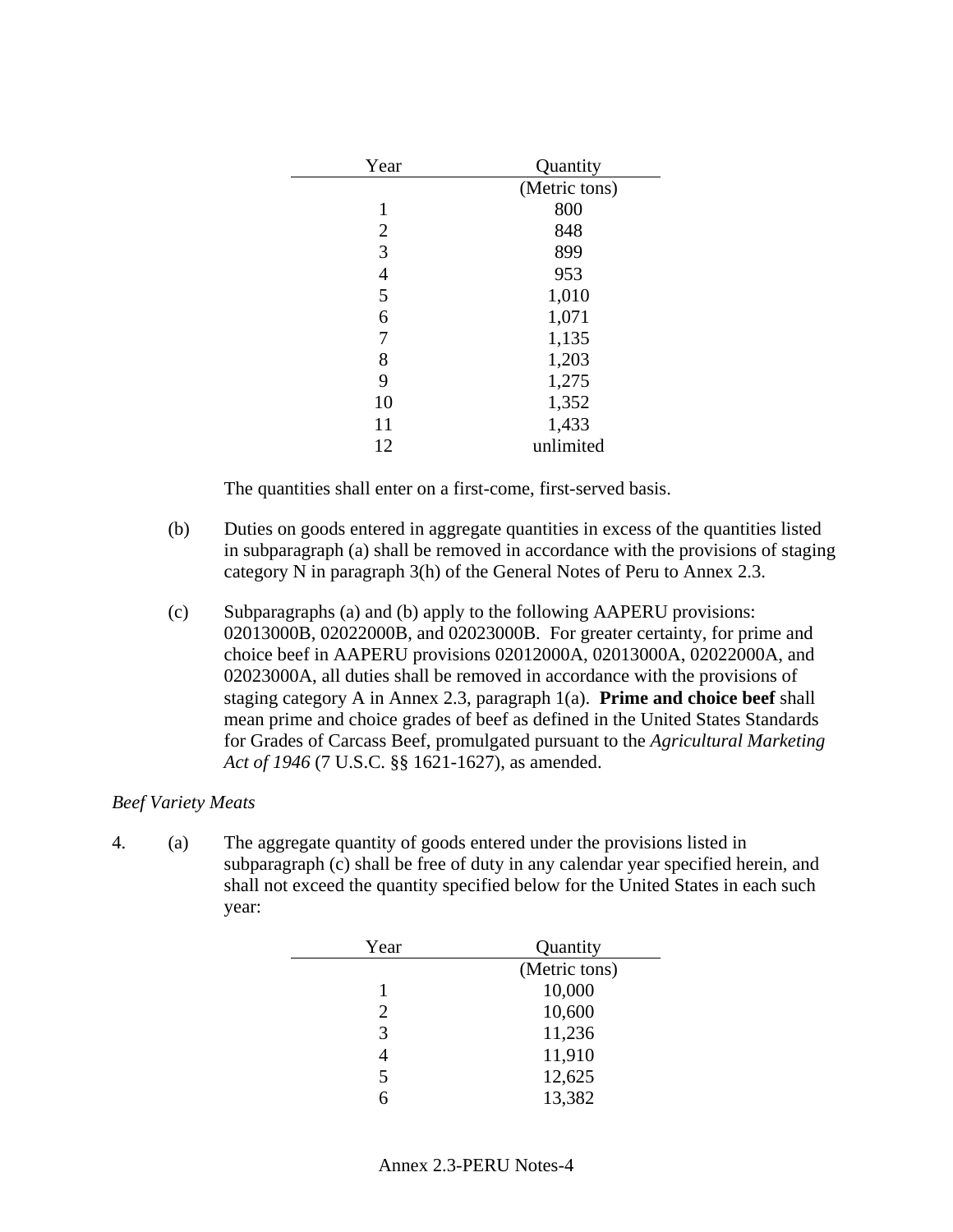| 7  | 14,185    |
|----|-----------|
| 8  | 15,036    |
| 9  | 15,938    |
| 10 | unlimited |

- (b) Duties on goods entered in aggregate quantities in excess of the quantities listed in subparagraph (a) shall be removed in accordance with the provisions of staging category C in Annex 2.3, paragraph 1(c).
- (c) Subparagraphs (a) and (b) apply to the following AAPERU provisions: 02062100, 02062200, 02062900, and 05040010.

## *Chicken Leg Quarters (Bone-In)*

5. (a) The aggregate quantity of goods entered under the provisions listed in subparagraph (c) shall be free of duty in any calendar year specified herein, and shall not exceed the quantity specified below for the United States in each such year:

| Year           | Quantity      |
|----------------|---------------|
|                | (Metric tons) |
| 1              | 12,000        |
| $\overline{2}$ | 12,960        |
| 3              | 13,997        |
| $\overline{4}$ | 15,117        |
| 5              | 16,326        |
| 6              | 17,632        |
| 7              | 19,042        |
| 8              | 20,566        |
| 9              | 22,211        |
| 10             | 23,988        |
| 11             | 25,907        |
| 12             | 27,980        |
| 13             | 30,218        |
| 14             | 32,635        |
| 15             | 35,246        |
| 16             | 38,066        |
| 17             | unlimited     |
|                |               |

The quantities shall enter on a first-come, first-served basis.

(b) Duties on goods entered in aggregate quantities in excess of the quantities listed in subparagraph (a) shall be removed in accordance with the provisions of staging category O in paragraph 3(i) of the General Notes of Peru to Annex 2.3.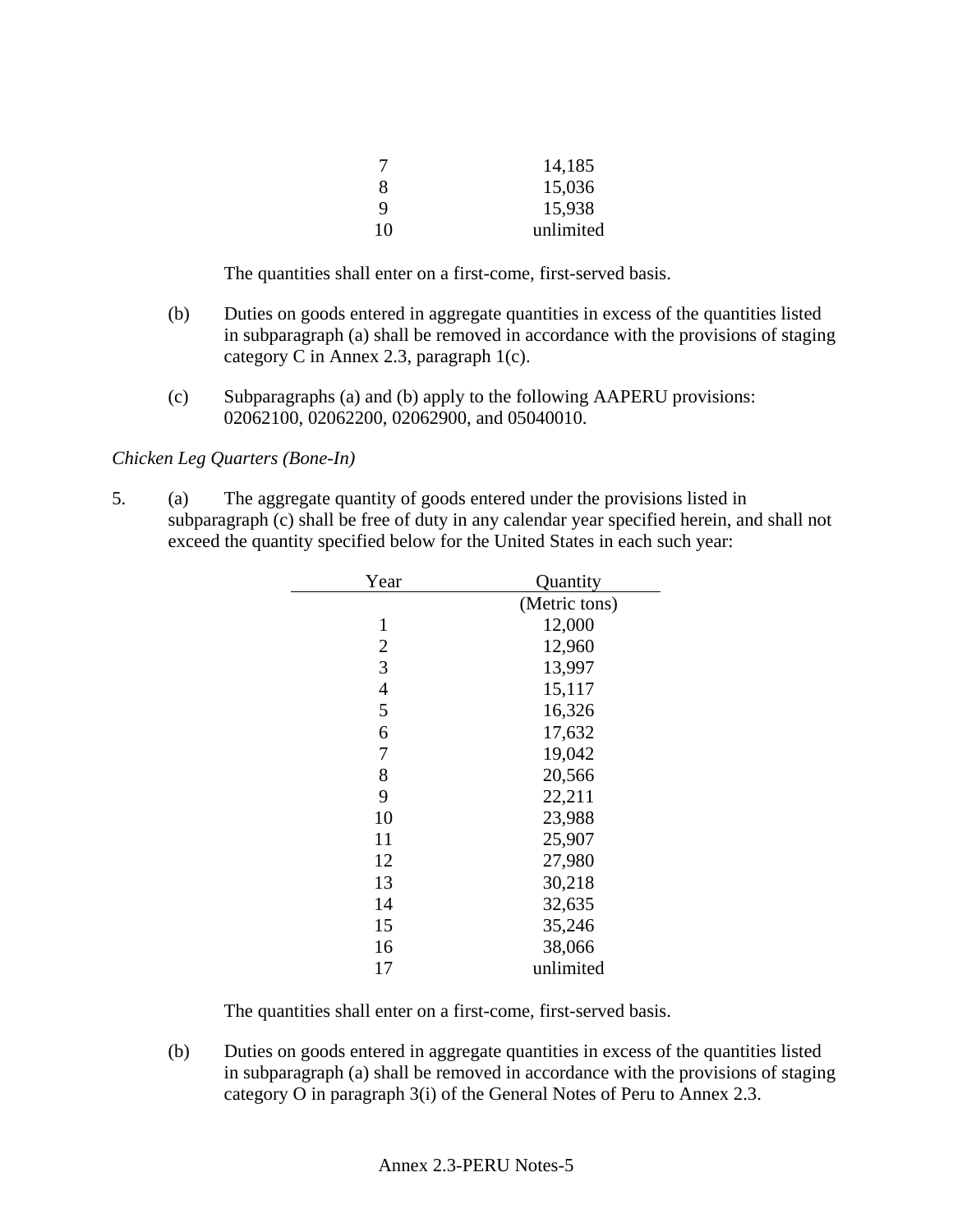(c) Subparagraphs (a) and (b) apply to the following AAPERU provisions: 02071300A (bone-in), 02071400A (bone-in), and 16023200A (bone-in).

## *Yellow Corn*

6. (a) The aggregate quantity of goods entered under the provision listed in subparagraph (c) shall be free of duty in any calendar year specified herein, and shall not exceed the quantity specified below for the United States in each such year:

| Year           | Quantity      |
|----------------|---------------|
|                | (Metric tons) |
| 1              | 500,000       |
| $\overline{2}$ | 530,000       |
| 3              | 561,800       |
| $\overline{4}$ | 595,508       |
| 5              | 631,238       |
| 6              | 669,113       |
| 7              | 709,260       |
| 8              | 751,815       |
| 9              | 796,924       |
| 10             | 844,739       |
| 11             | 895,424       |
| 12             | unlimited     |
|                |               |

The quantities shall enter on a first-come, first-served basis.

- (b) Duties on goods entered in aggregate quantities in excess of the quantities listed in subparagraph (a) shall be removed in accordance with the provisions of staging category N in paragraph 3(h) of the General Notes of Peru to Annex 2.3.
- (c) Subparagraphs (a) and (b) apply to the following AAPERU provision: 10059011.

#### *Rice*

7. (a) The aggregate quantity of goods entered under the provisions listed in subparagraph (d) shall be free of duty in any marketing year (October 1 through September 30, except for year one, which will run from January 1 through September 30) specified herein, and shall not exceed the quantity specified below for the United States in each such year: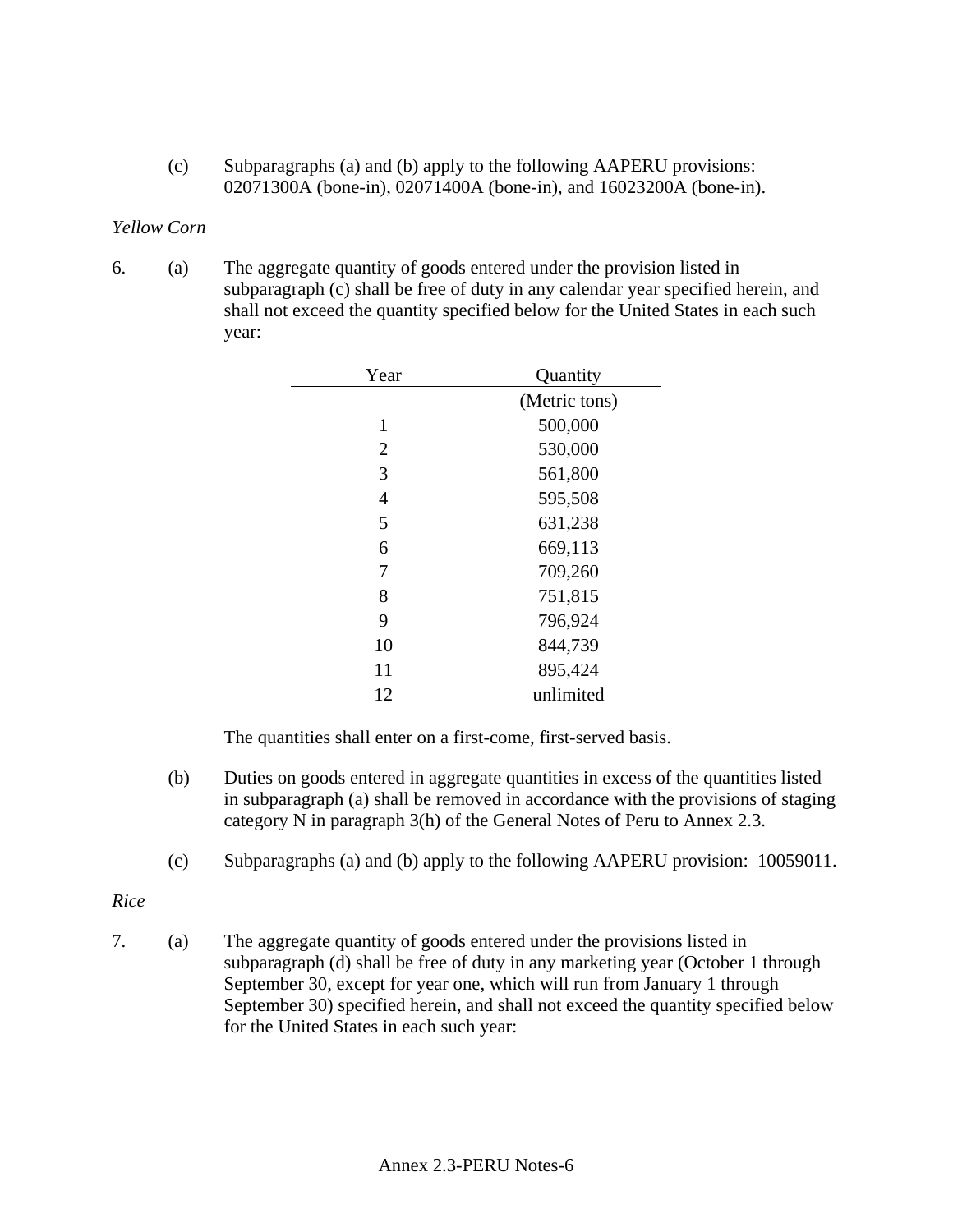| Year           | Quantity          |
|----------------|-------------------|
|                | (Metric tons,     |
|                | milled equivalent |
|                | basis)            |
| $1(9$ months)  | 55,500            |
| 2              | 78,440            |
| 3              | 83,146            |
| $\overline{4}$ | 88,135            |
| 5              | 93,423            |
| 6              | 99,029            |
| 7              | 104,970           |
| 8              | 111,269           |
| 9              | 117,945           |
| 10             | 125,021           |
| 11             | 132,523           |
| 12             | 140,474           |
| 13             | 148,903           |
| 14             | 157,837           |
| 15             | 167,307           |
| 16             | 177,345           |
| 17             | unlimited         |

- (b) Duties on goods entered in aggregate quantities in excess of the quantities listed in subparagraph (a), shall be removed in accordance with the provisions of staging category P in paragraph 3(j) of the General Notes of Peru to Annex 2.3.
- (c) For purposes of calculating the quantities in subparagraph (a), metric tons of rough rice shall be converted to milled metric ton equivalents using a factor of 0.71 milled metric tons per 1.00 rough metric ton, and metric tons of brown rice shall be converted to milled metric ton equivalents using a factor of 0.89 milled metric tons per 1.00 brown metric ton.
- (d) Subparagraphs (a), (b), and (c) apply to the following AAPERU provisions: 10061090, 10062000, 10063000, and 10064000.

## *Refined Soybean Oil*

8. (a) The aggregate quantity of goods entered under the provision listed in subparagraph (c) shall be free of duty in any calendar year specified herein, and shall not exceed the quantity specified below for the United States in each such year: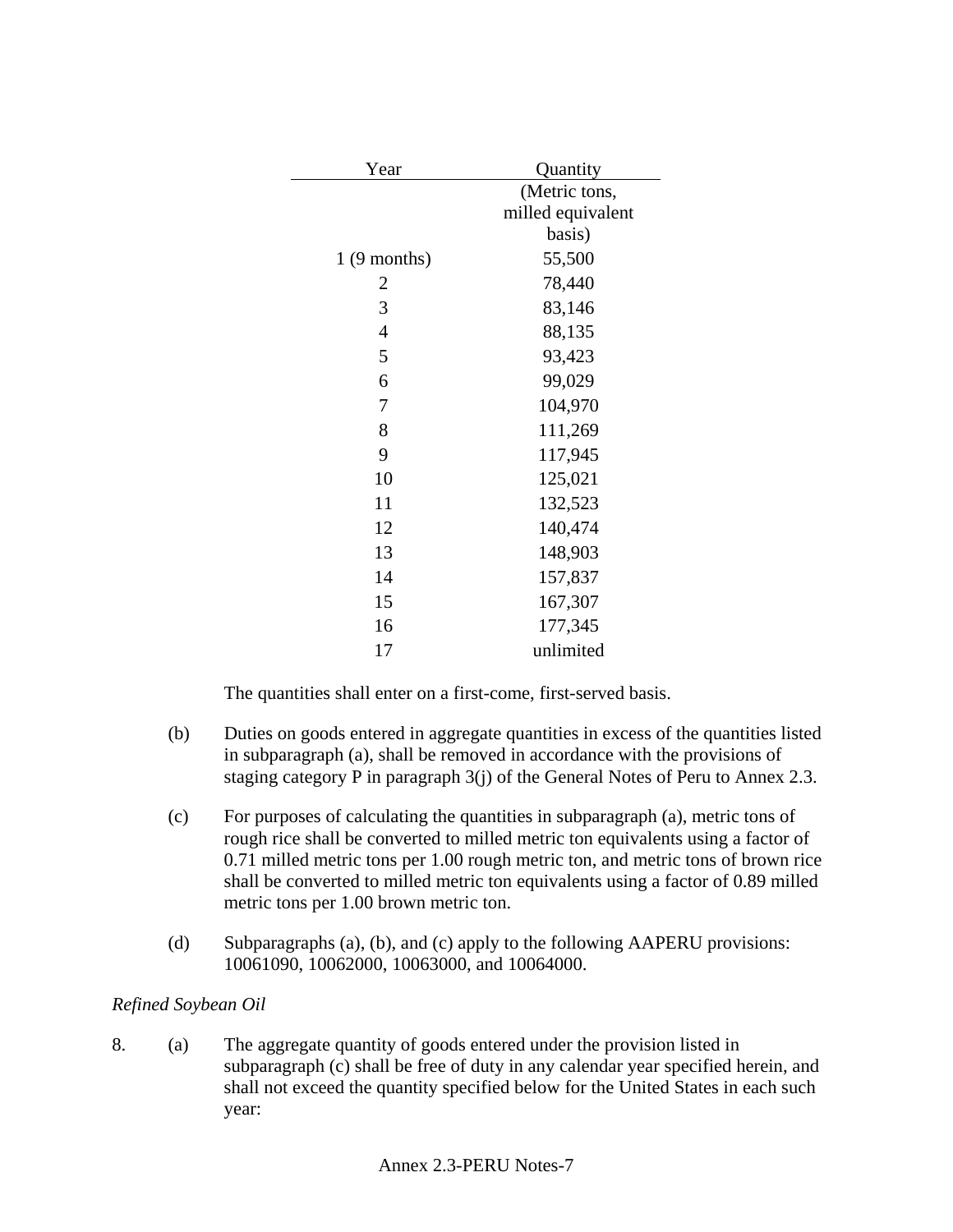| Year           | Quantity      |
|----------------|---------------|
|                | (Metric tons) |
| 1              | 7,000         |
| $\overline{2}$ | 7,350         |
| 3              | 7,718         |
| 4              | 8,103         |
| 5              | 8,509         |
| 6              | 8,934         |
| 7              | 9,381         |
| 8              | 9,850         |
| 9              | 10,342        |
| 10             | unlimited     |
|                |               |

- (b) Duties on goods entered in aggregate quantities in excess of the quantities listed in subparagraph (a), shall be removed in accordance with the provisions of staging category C in Annex 2.3, paragraph 1(c).
- (c) Subparagraphs (a) and (b) apply to the following AAPERU provision: 15079000.

#### *Milk Powder*

9. (a) The aggregate quantity of goods entered under the provisions listed in subparagraph  $\overrightarrow{c}$ ) shall be free of duty in any calendar year specified herein, and shall not exceed the quantity specified below for the United States in each such year:

| Year           | Quantity      |
|----------------|---------------|
|                | (Metric tons) |
| 1              | 4,630         |
| $\overline{2}$ | 5,186         |
| 3              | 5,808         |
| $\overline{4}$ | 6,505         |
| 5              | 7,285         |
| 6              | 8,160         |
| 7              | 9,139         |
| 8              | 10,235        |
| 9              | 11,464        |
| 10             | 12,839        |
| 11             | 14,380        |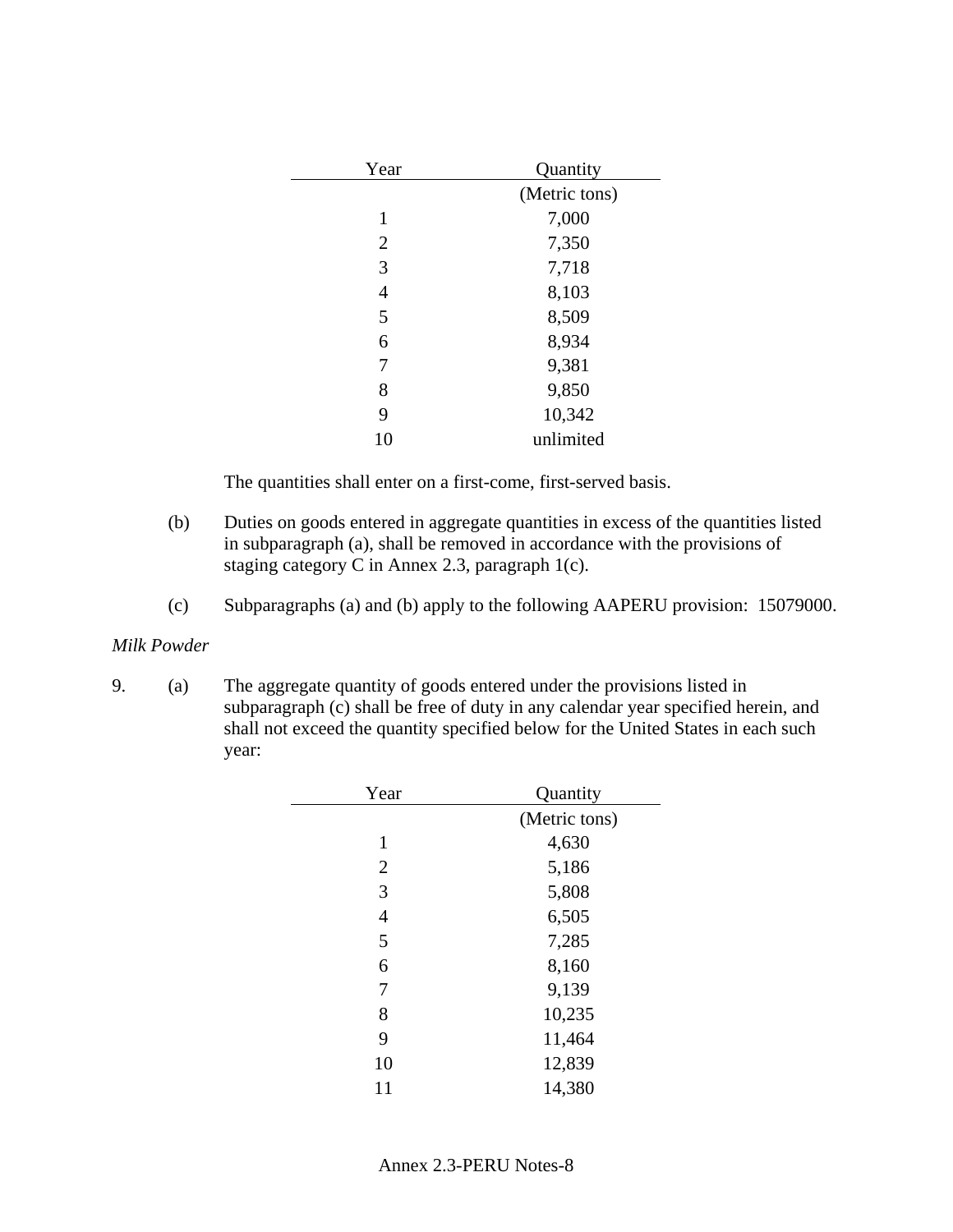| 12 | 16,106    |
|----|-----------|
| 13 | 18,038    |
| 14 | 20,203    |
| 15 | 22,627    |
| 16 | 25,343    |
| 17 | unlimited |

- (b) Duties on goods entered in aggregate quantities in excess of the quantities listed in subparagraph (a), shall be removed in accordance with the provisions of staging category E in Annex 2.3, paragraph 1(e).
- (c) Subparagraphs (a) and (b) apply to the following AAPERU provisions: 04021010, 04021090, 04022111, 04022119, 04022191, 04022199, 04022911, 04022919, 04022991, 04022999, 04029110, 04029190, 04029910, and 04029990.

#### *Yogurt*

10. (a) The aggregate quantity of goods entered under the provision listed in subparagraph (c) shall be free of duty in any calendar year specified herein, and shall not exceed the quantity specified below for the United States in each such year:

| Year           | Quantity      |
|----------------|---------------|
|                | (Metric tons) |
| 1              | 70            |
| $\mathbf{2}$   | 77            |
| 3              | 85            |
| $\overline{4}$ | 93            |
| 5              | 102           |
| 6              | 113           |
| 7              | 124           |
| 8              | 136           |
| 9              | 150           |
| 10             | 165           |
| 11             | 182           |
| 12             | 200           |
| 13             | 220           |
| 14             | 242           |
| 15             | unlimited     |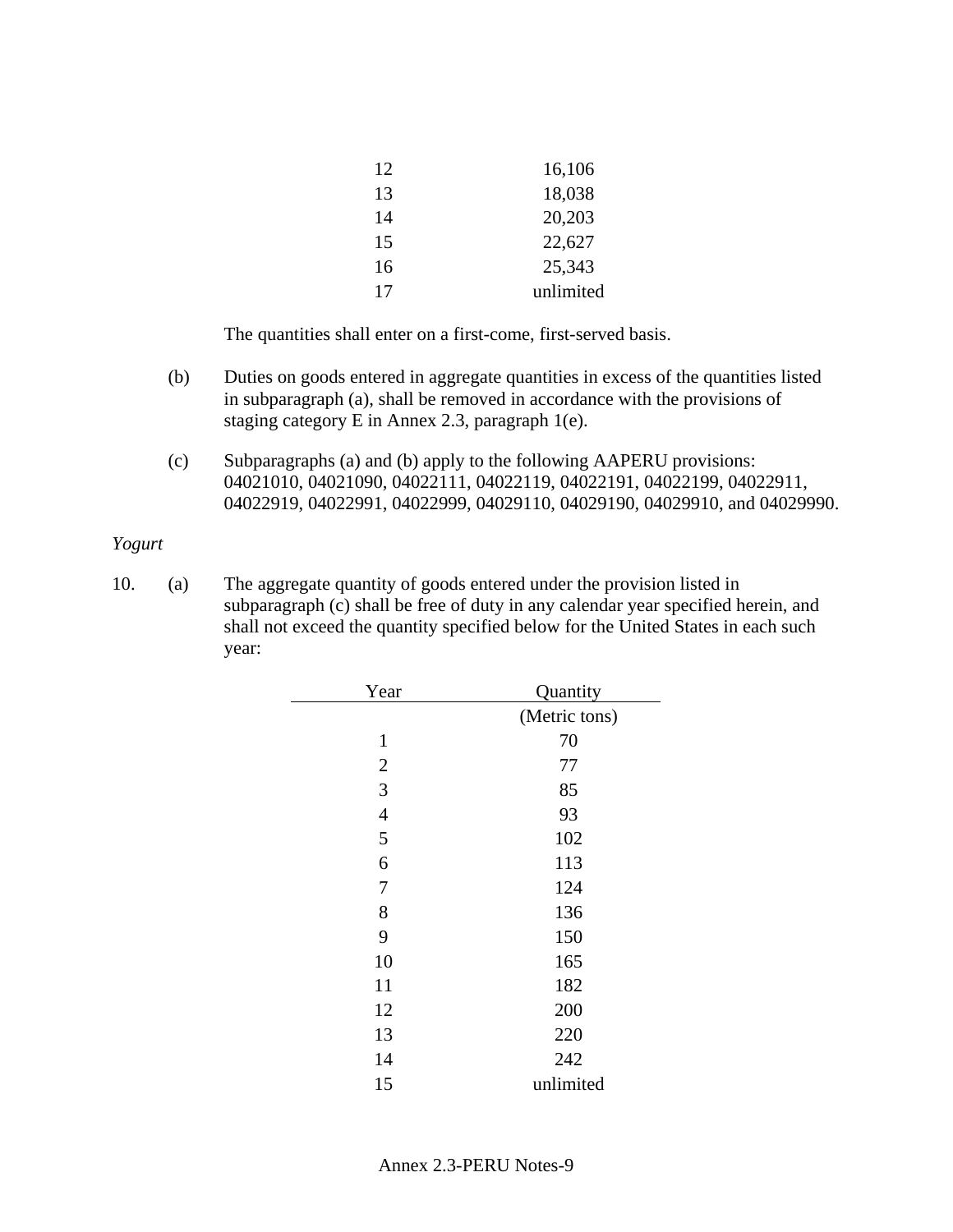- (b) Duties on goods entered in aggregate quantities in excess of the quantities listed in subparagraph (a), shall be removed in accordance with the provisions of staging category D in Annex 2.3, paragraph 1(d) .
- (c) Subparagraphs (a) and (b) apply to the following AAPERU provision: 04031000.

#### *Butter*

11. (a) The aggregate quantity of goods entered under the provisions listed in subparagraph (c) shall be free of duty in any calendar year specified herein, and shall not exceed the quantity specified below for the United States in each such year:

| Year             | Quantity      |
|------------------|---------------|
|                  | (Metric tons) |
| $\mathbf{1}$     | 500           |
| $\mathbf{2}$     | 550           |
| 3                | 605           |
| $\overline{4}$   | 666           |
| 5                | 732           |
| 6                | 805           |
| $\boldsymbol{7}$ | 886           |
| 8                | 974           |
| 9                | 1,072         |
| 10               | 1,179         |
| 11               | 1,297         |
| 12               | 1,427         |
| 13               | 1,569         |
| 14               | 1,726         |
| 15               | unlimited     |
|                  |               |

The quantities shall enter on a first-come, first-served basis.

- (b) Duties on goods entered in aggregate quantities in excess of the quantities listed in subparagraph (a), shall be removed in accordance with the provisions of staging category D in Annex 2.3, paragraph 1(d) .
- (c) Subparagraphs (a) and (b) apply to the following AAPERU provisions: 04051000, 04052000, 04059020, and 04059090.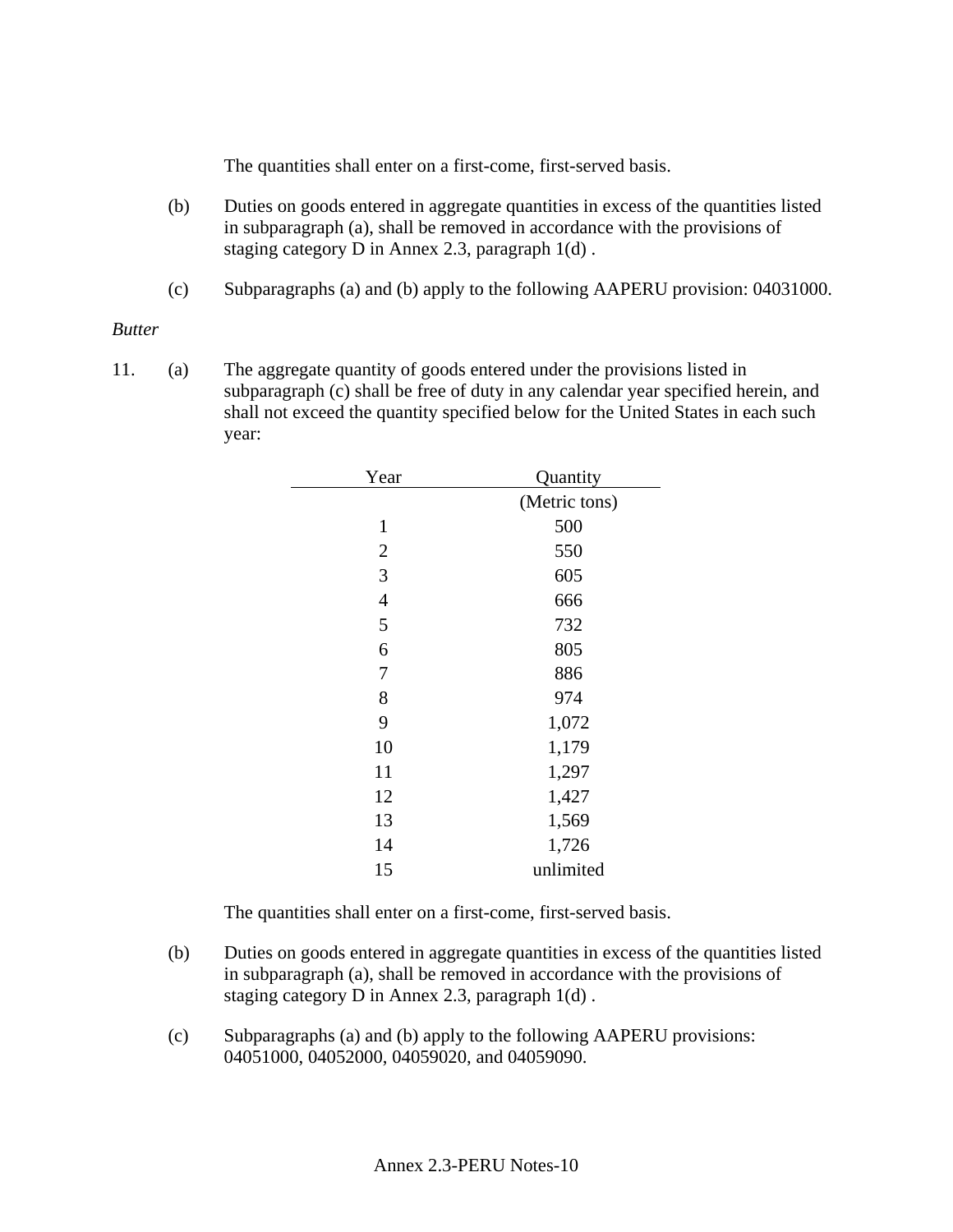#### *Cheese*

12. (a) The aggregate quantity of goods entered under the provisions listed in subparagraph (c) shall be free of duty in any calendar year specified herein, and shall not exceed the quantity specified below for the United States in each such year:

| Year           | Quantity      |
|----------------|---------------|
|                | (Metric tons) |
| $\mathbf{1}$   | 2,500         |
| $\overline{2}$ | 2,800         |
| 3              | 3,136         |
| $\overline{4}$ | 3,512         |
| 5              | 3,934         |
| 6              | 4,406         |
| 7              | 4,935         |
| 8              | 5,527         |
| 9              | 6,190         |
| 10             | 6,933         |
| 11             | 7,765         |
| 12             | 8,696         |
| 13             | 9,740         |
| 14             | 10,909        |
| 15             | 12,218        |
| 16             | 13,684        |
| 17             | unlimited     |
|                |               |

The quantities shall enter on a first-come, first-served basis.

- (b) Duties on goods entered in aggregate quantities in excess of the quantities listed in subparagraph (a), shall be removed in accordance with the provisions of staging category E in Annex 2.3, paragraph 1(e).
- (c) Subparagraphs (a) and (b) apply to the following AAPERU provisions: 04061000, 04062000, 04063000, 04064000, 04069010, 04069020, 04069030, and 04069090.

### *Ice Cream*

13. (a) The aggregate quantity of goods entered under the provision listed in subparagraph (c) shall be free of duty in any calendar year specified herein, and shall not exceed the quantity specified below for the United States in each such year: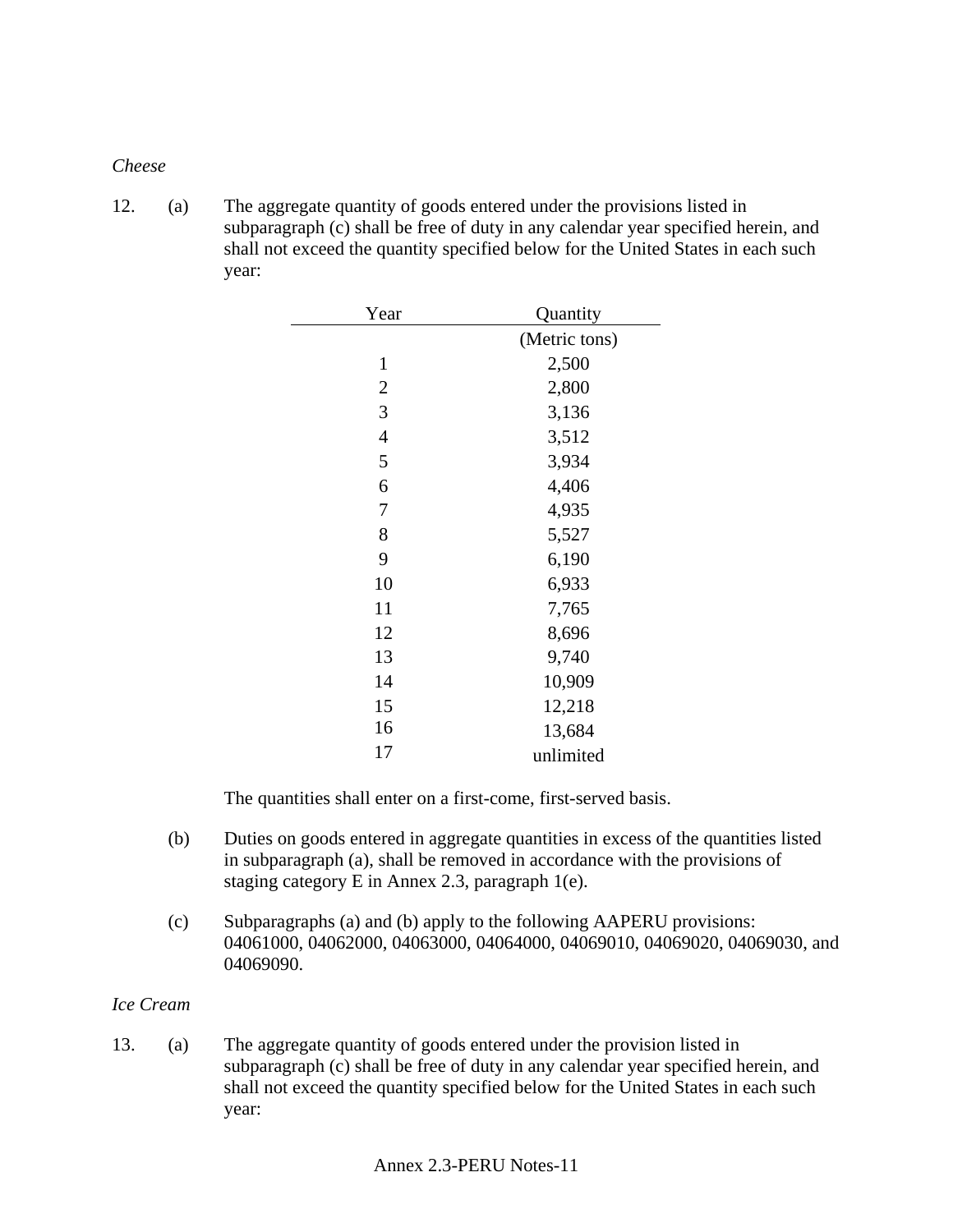| Year           | Quantity      |  |
|----------------|---------------|--|
|                | (Metric Tons) |  |
| $\mathbf{1}$   | 300           |  |
| $\mathbf{2}$   | 330           |  |
| 3              | 363           |  |
| $\overline{4}$ | 399           |  |
| 5              | 439           |  |
| 6              | 483           |  |
| 7              | 531           |  |
| 8              | 585           |  |
| 9              | 643           |  |
| 10             | 707           |  |
| 11             | 778           |  |
| 12             | 856           |  |
| 13             | 942           |  |
| 14             | 1,036         |  |
| 15             | unlimited     |  |

- (b) Duties on goods entered in aggregate quantities in excess of the quantities listed in subparagraph (a), shall be removed in accordance with the provisions of staging category D in Annex 2.3, paragraph 1(d) .
- (c) Subparagraphs (a) and (b) apply to the following AAPERU provision: 21050000.

## *Processed Dairy Products*

14. (a) The aggregate quantity of goods entered under the provisions listed in subparagraph (c) shall be free of duty in any calendar year specified herein, and shall not exceed the quantity specified below for the United States in each such year:

| Year           | Quantity      |  |
|----------------|---------------|--|
|                | (Metric tons) |  |
| 1              | 2,000         |  |
| $\overline{2}$ | 2,200         |  |
| 3              | 2,420         |  |
| 4              | 2,662         |  |
| 5              | 2,928         |  |
| 6              | 3,221         |  |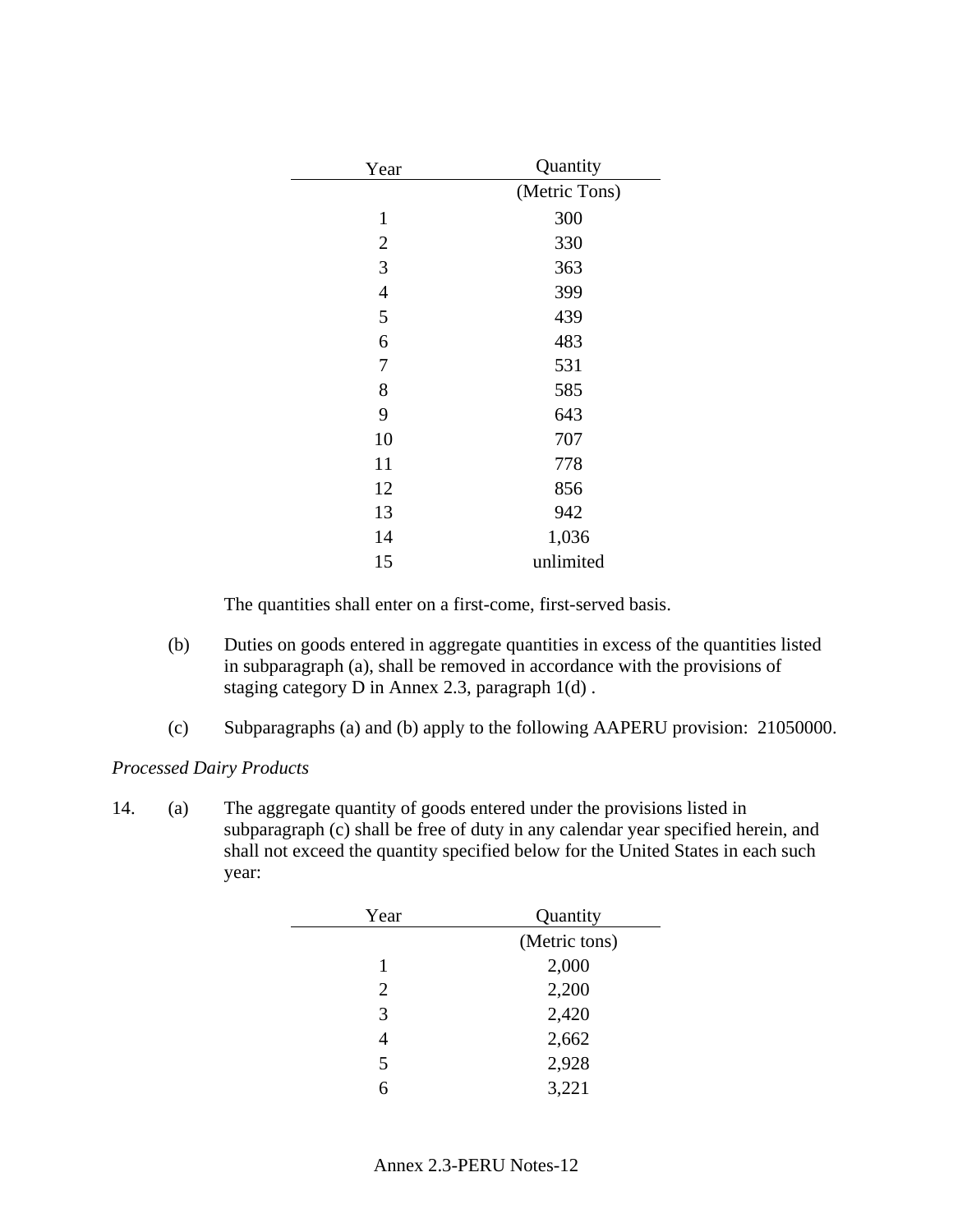|    | 3,543     |
|----|-----------|
| 8  | 3,897     |
| 9  | 4,287     |
| 10 | 4,716     |
| 11 | 5,187     |
| 12 | 5,706     |
| 13 | 6,277     |
| 14 | 6,905     |
| 15 | unlimited |
|    |           |

- (b) Duties on goods entered in aggregate quantities in excess of the quantities listed in subparagraph (a), shall be removed in accordance with the provisions of staging category D in Annex 2.3, paragraph 1(d).
- (c) Subparagraphs (a) and (b) apply to the following AAPERU provisions: 04039000, 19011010, and 19011090.